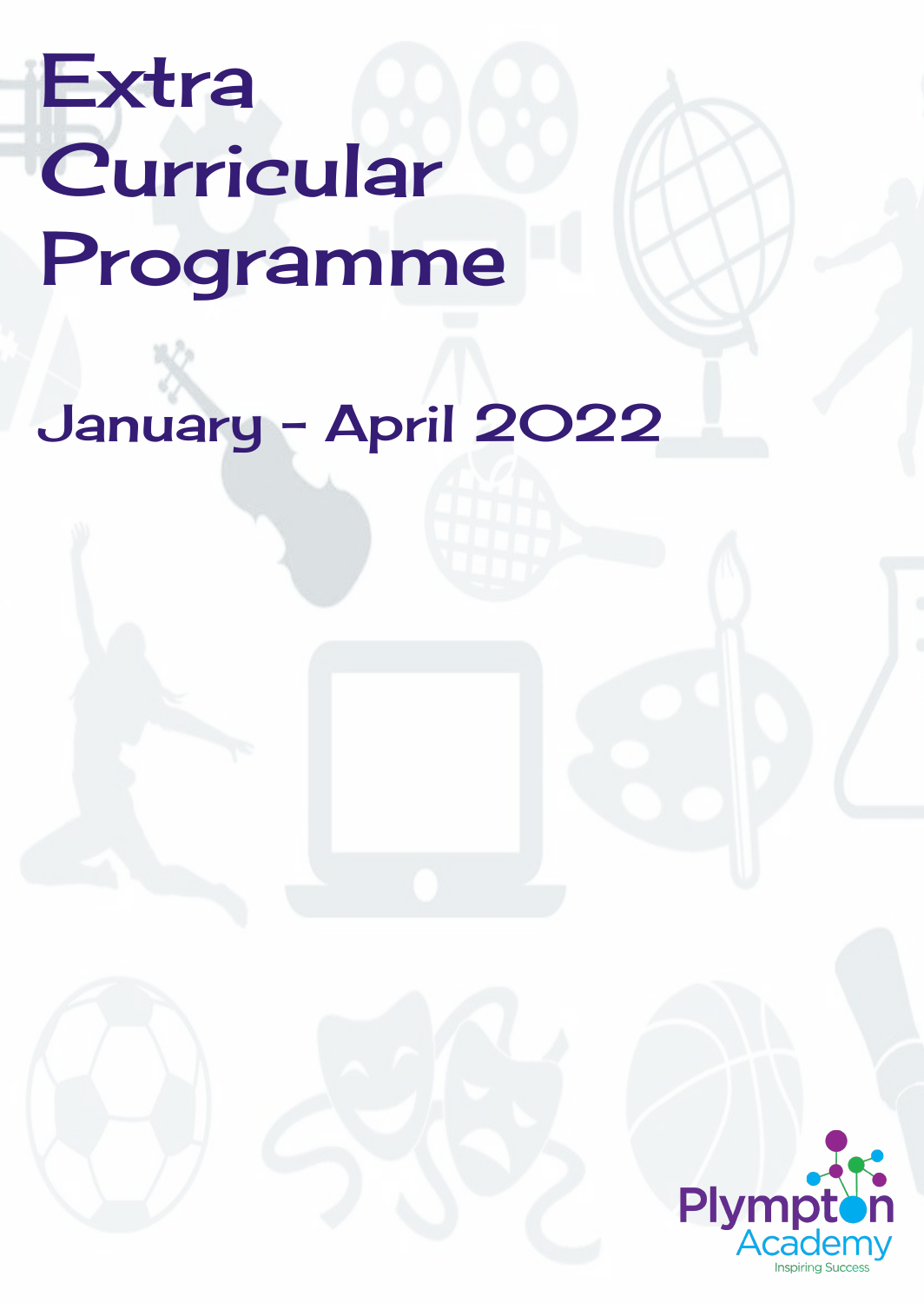Dear Student and Parent / Guardians,

This booklet contains an overview of the extra-curricular activities that are available at Plympton Academy. There are over 40 different activities to choose from including subject support sessions; PE / Sport and Performing Arts.

By taking part in an extra-curricular activity, you will be able to develop and practice new skills; make friends with people in different year groups and widen your knowledge about subject areas. We have several new and exciting activities starting this term including Criminology, Crochet, Maths Challenge and Spanish Culture Vultures.

The criminology club is for students in years 9-11 who are addicted to true crime podcasts and tv shows. For those who binge watch true crime documentaries, Ms Caylor will delve deeper into a variety of crimes with you whilst you prepare to take part in the Plymouth University Crime Scene investigations. The crochet club is open to all students and Ms McGlinchey will teach you how to crochet whilst eating biscuits. No prior knowledge of crochet or equipment is required, as everything will be provided. Ms Cunningham will be running the Year 7 and 8 Maths Challenge group on a Wednesday after school, for those students who love mathematical puzzles. Students in years 7 and 8 can spend Friday afternoons with Ms Edwards improving their Spanish whilst learning about the culture - from crazy customs and festivals to music, film and food.

If you would like more information about a particular activity, please speak to the member of staff in charge. If you are unsure who to speak to, please see your Head of Year in the first instance.

Activities start on Monday 17th January and will take place until Friday 8th April. Reminders about each activity will be included in the daily student bulletin. If there is a change to an activity, you will be informed via the bulletin or by the member of staff. Students will be told in advance if they need to bring anything with them. Afternoon activities will run until 4pm unless stated in the booklet. For those involved in Mary Poppins, you will only need to attend according to the rehearsal schedule. The Performing Arts team will be able to give you more information about this. Students will be given as much notice as possible if an activity needs to be cancelled, but please be aware that this might be on the day of the club.

Mr I Hartley

Assistant Principal.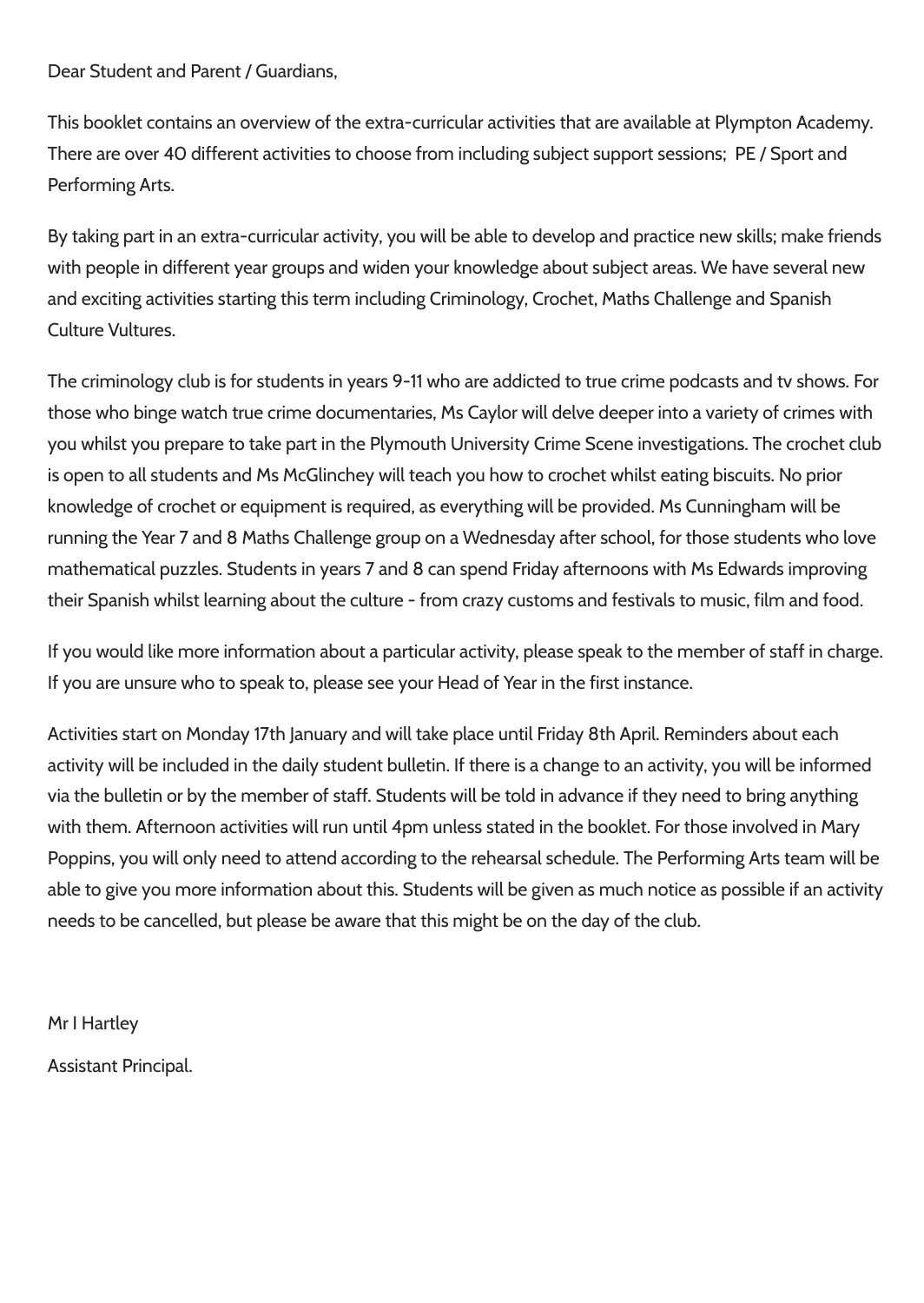| <b>MONDAY</b>   |                                       |                                                                                                            |                                                                       |
|-----------------|---------------------------------------|------------------------------------------------------------------------------------------------------------|-----------------------------------------------------------------------|
|                 | <b>Before School</b><br>$8:00 - 8:35$ | Lunchtime                                                                                                  | <b>After School</b>                                                   |
|                 | <b>LRC</b>                            | <b>LRC</b>                                                                                                 | <b>LRC</b>                                                            |
| $\overline{7}$  |                                       | <b>Girls Sport SH RTR</b><br><b>Basketball MUGA TSC</b><br>Pitch up and play 3G STA<br><b>Band MU1 NCL</b> | <b>SEND Homework</b><br>(invite only)                                 |
| 8               | <b>LRC</b>                            | <b>LRC</b>                                                                                                 | <b>LRC</b>                                                            |
|                 |                                       | Girls Sport SH RTR<br><b>Basketball MUGA MHO</b><br>Pitch up and play 3G STA                               | <b>SEND Homework</b><br>(invite only)<br>Technical Theatre Club - PSP |
|                 | <b>LRC</b>                            | <b>LRC</b>                                                                                                 | <b>LRC</b>                                                            |
| 9               |                                       | Girls Sport SH RTR<br><b>Basketball MUGA MHO</b><br>Pitch up and play 3G STA                               | <b>SEND Homework</b><br>(invite only)                                 |
|                 | <b>LRC</b>                            | <b>LRC</b>                                                                                                 | <b>LRC</b>                                                            |
| 10 <sup>1</sup> |                                       | <b>Girls Sport SH RTR</b><br><b>Basketball MUGA MHO</b><br>Pitch up and play 3G STA<br>Fitness Suite JDA   | <b>SEND Homework</b><br>(invite only)<br>Technical Theatre Club - PSP |
| 11              | <b>LRC</b>                            | <b>LRC</b>                                                                                                 | <b>LRC</b>                                                            |
|                 |                                       | <b>Girls Sport SH RTR</b><br><b>Basketball MUGA MHO</b><br>Pitch up and play 3G STA<br>Fitness Suite JDA   | <b>SEND Homework</b><br>(invite only)<br>Technical Theatre Club - PSP |
|                 | <b>LRC</b>                            | <b>LRC</b>                                                                                                 | <b>LRC</b>                                                            |
| Sixth Form      |                                       |                                                                                                            | <b>SEND Homework</b><br>(invite only)<br><b>Fitness Suite</b>         |
|                 |                                       |                                                                                                            |                                                                       |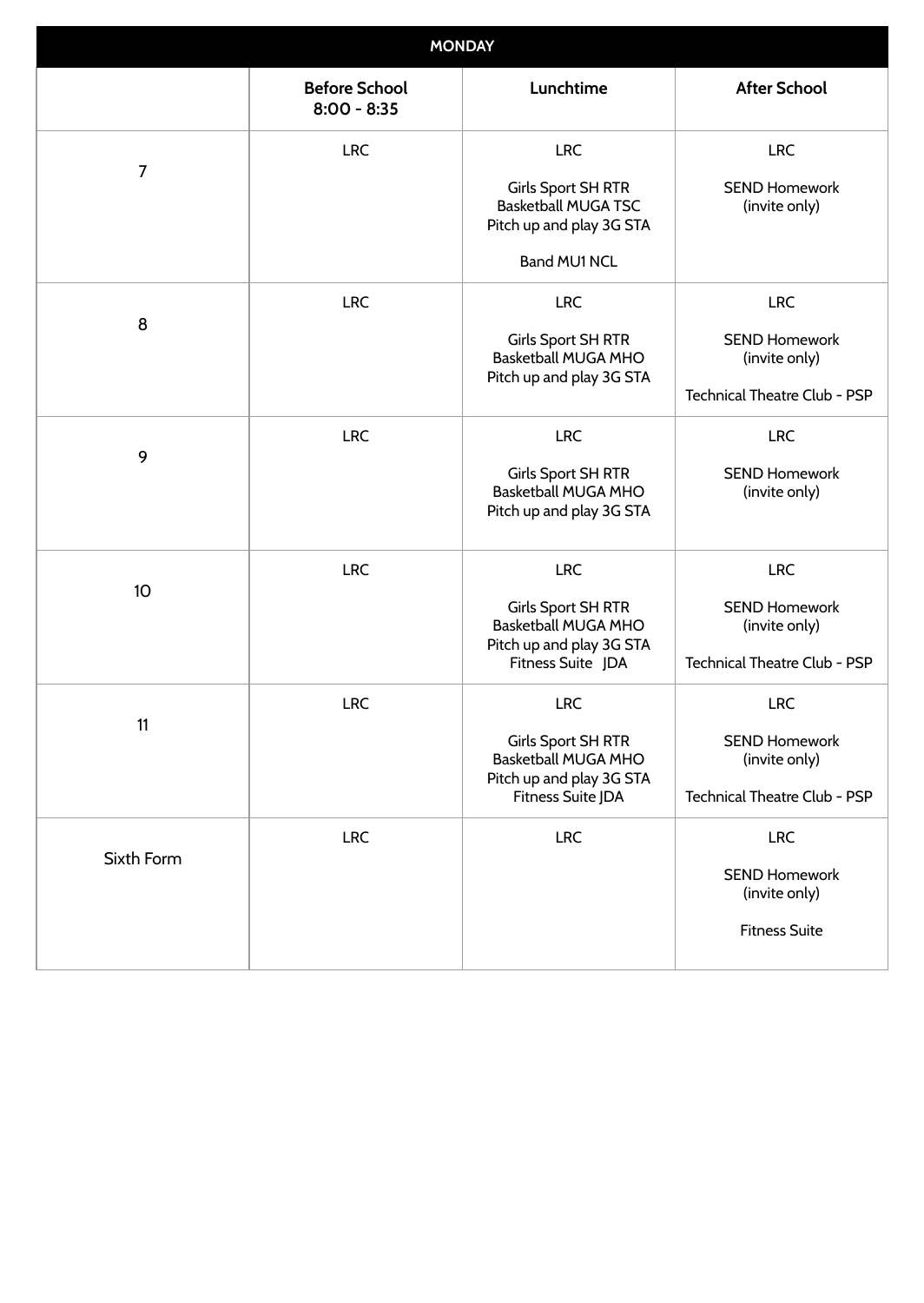| <b>TUESDAY</b> |                                                          |                                                                                                                                                                                                     |                                                                                                                                                                                                              |
|----------------|----------------------------------------------------------|-----------------------------------------------------------------------------------------------------------------------------------------------------------------------------------------------------|--------------------------------------------------------------------------------------------------------------------------------------------------------------------------------------------------------------|
|                | <b>Before School</b><br>$8:00 - 8:35$                    | Lunchtime                                                                                                                                                                                           | <b>After School</b>                                                                                                                                                                                          |
| $\overline{7}$ | <b>LRC</b><br>Wake Up Shake Up<br><b>Sports Hall STA</b> | <b>LRC</b><br>Philosophy Film EB6 TPA<br>Table Tennis AS RTR<br><b>Basketball MUGA TSC</b><br>Pitch up and play 3G CWE                                                                              | <b>LRC</b><br><b>SEND Homework</b><br>Gymnastics AS KHA<br><b>Table Tennis RTR</b><br>Make Club T3/4 IGL/KBA<br>Mary Poppins*<br>Dance - Dance Studio                                                        |
| 8              | <b>LRC</b><br>Wake Up Shake Up<br><b>Sports Hall STA</b> | <b>LRC</b><br>Philosophy Film EB6 TPA<br>Table Tennis AS<br><b>RTR</b><br><b>Basketball MUGA TSC</b><br>Pitch up and play 3G CWE                                                                    | <b>LRC</b><br><b>SEND Homework</b><br>Gymnastics AS KHA<br><b>Table Tennis RTR</b><br>Make Club T3/4 IGL/KBA<br>Mary Poppins*<br>Dance - Dance Studio                                                        |
| 9              | <b>LRC</b><br>Wake Up Shake Up<br><b>Sports Hall STA</b> | <b>LRC</b><br>Philosophy Film EB6 TPA<br>LGBTQ+ Support<br>(see ASU / SCL for info)<br>Table Tennis AS<br><b>RTR</b><br><b>Basketball MUGA TSC</b><br>Pitch up and play 3G CWE<br>9/10 Band MU1 MWI | <b>LRC</b><br><b>SEND Homework</b><br>Gymnastics AS<br>KHA<br>Girls Fitness Suite JDA<br><b>Table Tennis RTR</b><br>Make Club T3/4 IGL/KBA<br>Mary Poppins*<br><b>Production Band</b><br><b>MP</b> Technical |
| 10             | <b>LRC</b><br>Wake Up Shake Up<br><b>Sports Hall STA</b> | <b>LRC</b><br>LGBTQ+ Support<br>(see ASU / SCL for info)<br>Table Tennis AS RTR<br><b>Fitness Suite BMO</b><br><b>Basketball MUGA TSC</b><br>Pitch up and play 3G CWE<br>9/10 Band MU1 MWI          | <b>LRC</b><br><b>SEND Homework</b><br><b>Football STA</b><br>Girls Fitness Suite JDA<br><b>Table Tennis RTR</b><br>Make Club T3/4 IGL/KBA<br>Mary Poppins*<br><b>Production Band</b><br><b>MP Technical</b>  |
| 11             | <b>LRC</b><br>Wake Up Shake Up<br><b>Sports Hall STA</b> | <b>LRC</b><br>LGBTQ+ Support<br>(see ASU / SCL for info)<br>Table Tennis AS RTR<br><b>Fitness Suite BMO</b><br><b>Basketball MUGA TSC</b><br>Pitch up and play 3G CWE                               | <b>LRC</b><br><b>SEND Homework</b><br><b>Football STA</b><br>Girls Fitness Suite JDA<br><b>Table Tennis RTR</b><br>Make Club T3/4 IGL/KBA<br>Mary Poppins*<br><b>Production Band</b><br><b>MP Technical</b>  |
| Sixth Form     | <b>LRC</b><br>Wake Up Shake Up<br>Sports Hall STA        | <b>LRC</b><br>LGBTQ+ Support<br>(see ASU / SCL for info)<br>Table Tennis AS<br><b>RTR</b>                                                                                                           | <b>LRC</b><br>Girls Fitness Suite JDA<br>Mary Poppins*<br><b>Production Band</b><br><b>MP Technical</b>                                                                                                      |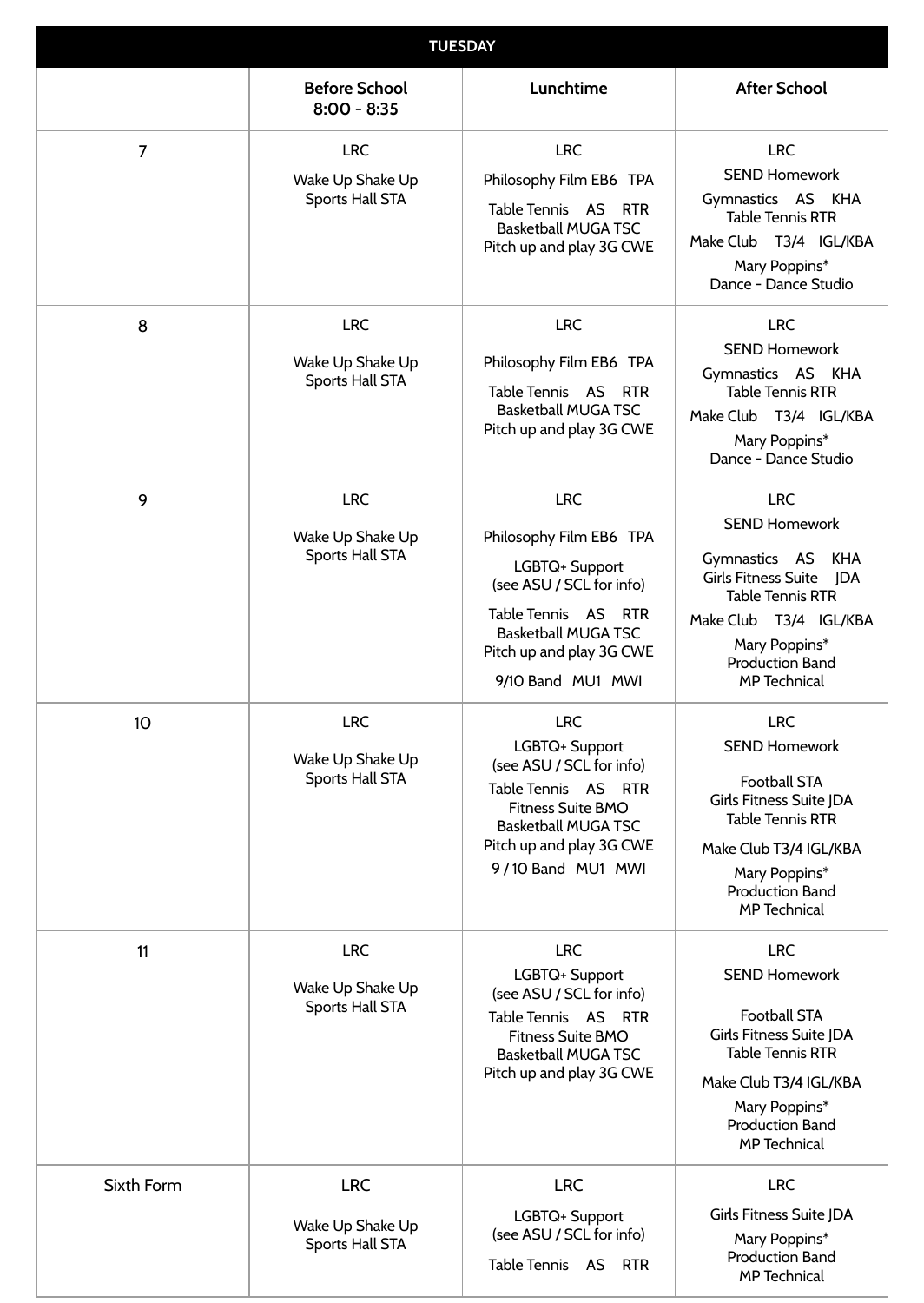| <b>WEDNESDAY</b> |                      |                                                                                                                                                                  |                                                                                                                                                                                                       |
|------------------|----------------------|------------------------------------------------------------------------------------------------------------------------------------------------------------------|-------------------------------------------------------------------------------------------------------------------------------------------------------------------------------------------------------|
|                  | <b>Before School</b> | Lunchtime                                                                                                                                                        | <b>After School</b>                                                                                                                                                                                   |
| $\overline{7}$   | <b>LRC</b>           | <b>LRC</b><br>Badminton SH CWE<br><b>Basketball MUGA STA</b><br>Pitch up and play 3G BMO<br>Horrible Histories JPR EB8<br>Beginners Guitar - MWI                 | <b>LRC</b><br><b>SEND Homework</b><br>(invite only)<br>Crochet Club JMC LRC<br>Maths Club Challenge CCU<br>Yr 7 Football BMO<br>Netball (Until 4:30) MUGA<br>Mary Poppins*<br>Dance (until 4:15) SJE  |
| 8                | <b>LRC</b>           | <b>LRC</b><br>Badminton SH CWE<br><b>Basketball MUGA STA</b><br>Pitch up and play 3G BMO<br>Horrible Histories JPR EB8<br>Beginners Guitar - MWI<br>Band MU1 NCL | <b>LRC</b><br><b>SEND Homework</b><br>(invite only)<br>Crochet Club JMC LRC<br>Maths Club Challenge CCU<br>Homework Club ICT3 JST<br>Netball (Until 4:30) MUGA<br>Mary Poppins*<br>Dance (until 4:15) |
| 9                | <b>LRC</b>           | <b>LRC</b><br>Badminton SH CWE<br><b>Basketball MUGA STA</b><br>Pitch up and play 3G BMO<br>Beginners Guitar - MWI                                               | <b>LRC</b><br><b>SEND Homework</b><br>(invite only)<br>Crochet Club JMC LRC<br>Netball (until 4:30) MUGA<br>Dance SJE<br>Mary Poppins*                                                                |
| 10 <sup>1</sup>  | <b>LRC</b>           | <b>LRC</b><br>Badminton SH PE<br><b>Basketball MUGA STA</b><br>Pitch up and play 3G BMO<br><b>Fitness Suite TSC</b><br>Beginners Guitar - MWI                    | <b>LRC</b><br><b>SEND Homework</b><br>(invite only)<br>Crochet Club JMC LRC<br>Art Club A1/A2 MRO/DHA<br><b>Fitness Suite CWE</b><br>Dance SJE<br>Mary Poppins*                                       |
| 11               | <b>LRC</b>           | <b>LRC</b><br>Badminton SH PE<br><b>Basketball MUGA MHO</b><br>Pitch up and play 3G BMO<br><b>Fitness Suite TSC</b><br>Beginners Guitar - MWI                    | <b>LRC</b><br><b>SEND Homework</b><br>(invite only)<br>Crochet Club JMC LRC<br>Art Club A1/2 MRO/DHA<br><b>Fitness Suite CWE</b><br>Mary Poppins*                                                     |
| Sixth Form       | <b>LRC</b>           | Badminton SH CWE                                                                                                                                                 | Crochet Club JMC LRC<br>Maths Support S9 TBU<br>Mary Poppins*                                                                                                                                         |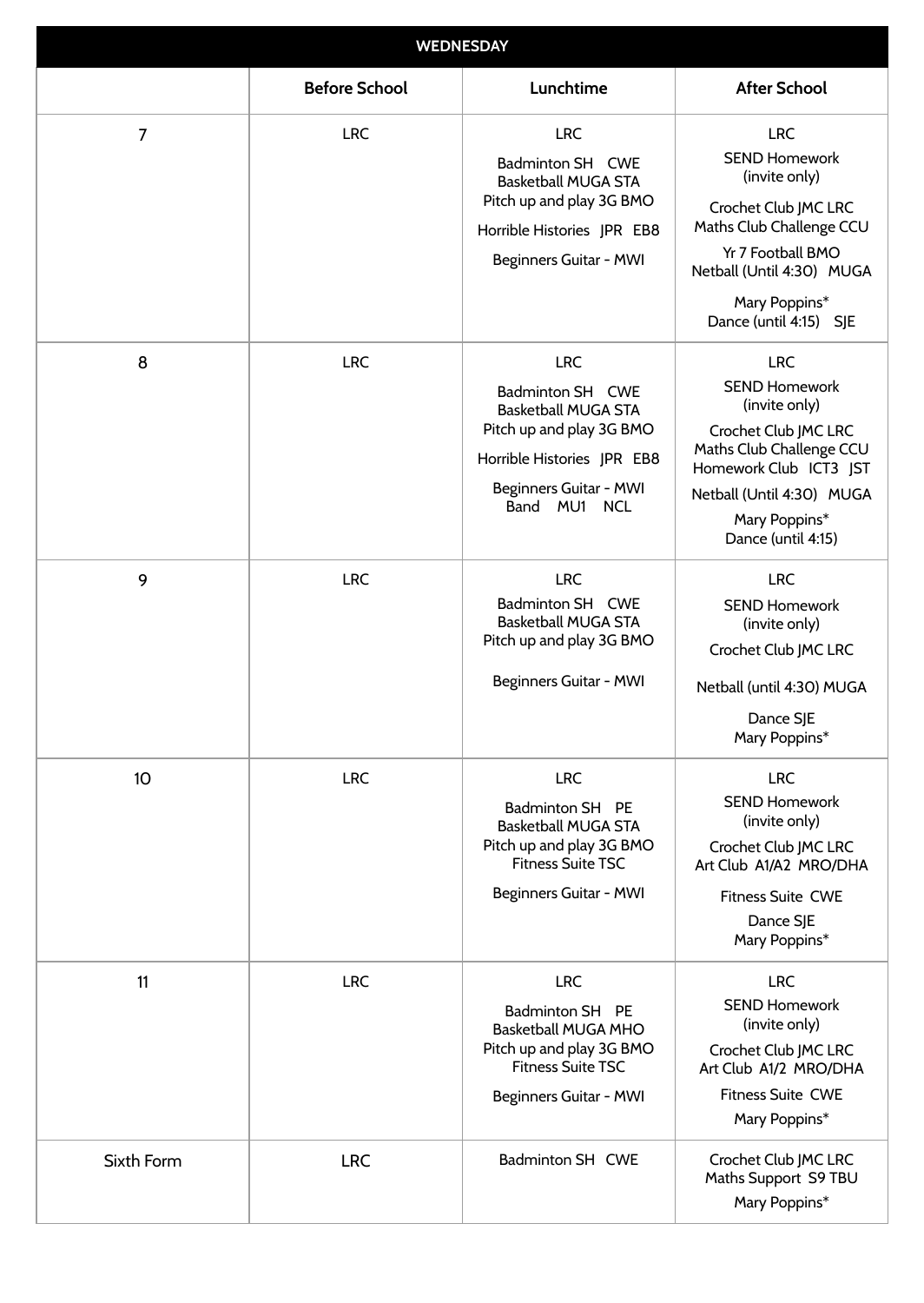| <b>THURSDAY</b> |                                                   |                                                                                                                                                                                                                 |                                                                                                                                                                                                                   |
|-----------------|---------------------------------------------------|-----------------------------------------------------------------------------------------------------------------------------------------------------------------------------------------------------------------|-------------------------------------------------------------------------------------------------------------------------------------------------------------------------------------------------------------------|
|                 | <b>Before School</b>                              | Lunchtime                                                                                                                                                                                                       | <b>After School</b>                                                                                                                                                                                               |
| $\overline{7}$  | <b>LRC</b><br>Wake Up Shake Up<br>Sports Hall RTR | <b>LRC</b><br><b>Basketball MUGA BMO</b><br>Pitch Up & Play 3G RTR<br>Geog Book Club (Wk A) EB2<br>Choir MU1 NCL<br>Song Writing Club MWI                                                                       | <b>LRC</b><br><b>SEND Homework</b><br>(invite only)<br>UK Maths Challenge M2 SPR<br>Table Tennis AS RTR<br><b>BCD LHU</b><br>Introduction to Logic PSP                                                            |
| 8               | <b>LRC</b><br>Wake Up Shake Up<br>Sports Hall STA | <b>LRC</b><br><b>Basketball MUGA BMO</b><br>Pitch Up & Play 3G RTR<br>Geog Book Club (Wk A) EB2<br>Choir MU1 NCL<br>Song Writing Club MWI                                                                       | <b>LRC</b><br><b>SEND Homework</b><br>(invite only)<br>Code Club IT2 DKE<br>UK Maths Challenge M2 SPR<br>Football (Girls) RTR<br>Football (Boys) CWE / STA<br><b>BCD LHU</b><br>Introduction to Logic PSP         |
| 9               | <b>LRC</b><br>Wake Up Shake Up<br>Sports Hall STA | <b>LRC</b><br><b>Basketball MUGA BMO</b><br>Pitch Up & Play 3G RTR<br><b>Basketball SH STA</b><br>Criminology H5 GCA<br>Choir MU1 NCL<br>Song Writing Club MWI                                                  | <b>LRC</b><br><b>SEND Homework</b><br>(invite only)<br>Football CWE / STA / BMO<br><b>BCD LHU</b><br>Introduction to Logic PSP                                                                                    |
| 10              | <b>LRC</b><br>Wake Up Shake Up<br>Sports Hall STA | <b>LRC</b><br><b>Basketball MUGA BMO</b><br>Pitch Up & Play 3G RTR<br><b>Basketball SH STA</b><br>Fitness Suite JDA<br>Criminology H5 GCA<br>History Scholars EB8 ERO<br>Choir MU1 NCL<br>Song Writing Club MWI | <b>LRC</b><br><b>SEND Homework</b><br>(invite only)<br>Netball (until 4:30)<br><b>Fitness Suite TSC</b><br>Function Band NCL / MWI<br><b>BCD LHU</b><br>Drama Club<br><b>BCD LHU</b><br>Introduction to Logic PSP |
| 11              | <b>LRC</b><br>Wake Up Shake Up<br>Sports Hall STA | <b>LRC</b><br><b>Basketball MUGA BMO</b><br>Pitch Up & Play 3G RTR<br><b>Basketball SH STA</b><br>Fitness Suite JDA<br>Criminology H5 GCA<br>History Scholars EB8 ERO<br>Choir MU1 NCL<br>Song Writing Club MWI | <b>LRC</b><br><b>SEND Homework</b><br>(invite only)<br>Netball (until 4:30)<br><b>Fitness Suite TSC</b><br>Function Band NCL / MWI<br><b>BCD LHU</b><br>Introduction to Logic PSP                                 |
| Sixth Form      | <b>LRC</b><br>Wake Up Shake Up<br>Sports Hall STA | <b>LRC</b><br>History Scholars EB8 ERO<br>Choir MU1 NCL<br>Song Writing Club MWI                                                                                                                                | <b>LRC</b><br>Netball (until 4:30)<br><b>Fitness Suite TSC</b><br>Function Band NCL / MWI                                                                                                                         |